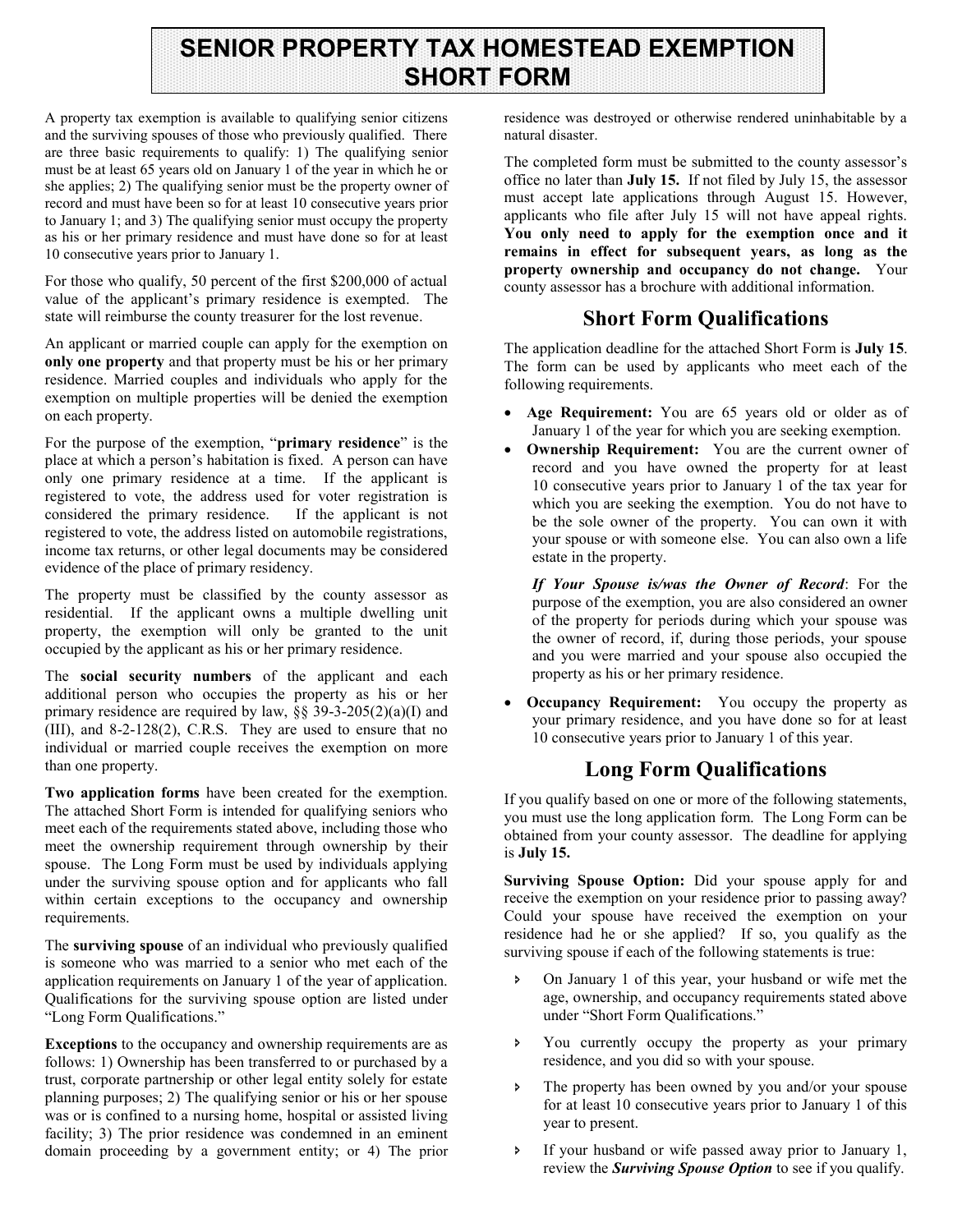### **Exceptions to Ownership & Occupancy Requirements:**

 *If Property is Owned by Trust, Corporate Partnership or Legal Entity:* The ownership requirement may be satisfied if your property is owned by a trust, a corporate partnership, or other legal entity solely for estate planning purposes. You and/or your spouse must be the maker of the trust or a principal of the corporate partnership or legal entity. If the property was not owned by the trust, corporate partnership or other legal entity, it would be owned by you and/or your spouse.

or

 *If Confined to Healthcare Facility:* The occupancy requirement may be satisfied even though occupancy has been interrupted by confinement of the applicant or spouse to a nursing home, hospital or assisted living facility. While confined to the health care facility, the property was/is unoccupied, or it was/is occupied only by the spouse of the person confined or by a financial dependent.

#### or

 *If Prior Residence was Condemned or Destroyed by a Natural Disaster:* The ownership and occupancy requirements may be satisfied if the 10-year time frame was not met due to the condemnation of the prior residence by a governmental entity in an eminent domain proceeding, or if the prior residence was destroyed or otherwise rendered uninhabitable by a natural disaster. This exception applies if you would still live in the prior residence had the event not occurred, and you would meet the 10-year ownership and occupancy requirements for that property or you would qualify as a surviving spouse for that property, and you have not been the owner and occupier of any other residence since the time of the event.

#### or

 *Surviving Spouse Option, Spouse Passed Away Prior to January 1:* If your spouse passed away prior to January 1, you can still qualify if your spouse met the requirements stated in "Short Form Qualifications" on January 1, 2002, or on any January 1 thereafter, and you otherwise meet the requirements for the surviving spouse option.

## **Disabled Veterans Exemption**

In 2006, voters amended Colorado's Constitution to extend the senior exemption to disabled veterans. Qualifying veterans are those who have a 100 percent permanent disability rating from the federal Department of Veterans Affairs through disability retirement benefits from a service-connected disability, who have owned and occupied the property as their primary residence since January 1. In 2014, Colorado's Legislature extended this exemption to the surviving spouse of a disabled veteran who previously received the exemption.

Applications are available from the Colorado Department of Military and Veterans Affairs at 1355 S. Colorado Blvd., Bldg. C, Suite 113, Denver, CO 80222. Their telephone number is 303-284-6077. You can also obtain forms from the Department's web site at [www.colorado.gov/vets](http://www.colorado.gov/vets) or from the web site of the Colorado Division of Property Taxation at [www.dola.colorado.gov/dpt.](http://www.dola.colorado.gov/dpt) **The filing deadline is July 1.**

## **SHORT FORM INSTRUCTIONS**

**Note:** For 1 and 3 below, you must include the name and social security number of each person who occupies the property as his or her primary residence.

1. Identify the qualifying senior and the property in this section.

- o The applicant's Social Security number is required. For an explanation, please review 3 below.
- o Life estate It is permissible for ownership to be held in a life estate. If ownership is held in a life estate, checking the life estate box will assist the assessor's office in processing your application.

2. Age, occupancy, and ownership - In order to use the Short Form, all three questions in this section must be answered "True". If any questions are "False", please review the Long Form Qualifications to see if you still qualify.

3. Pursuant to § 39-3-205(2)(a)(I) and (III), and 8-2-128(2), C.R.S., the name and Social Security number of each individual who occupies the property must be listed on the application form. Names and social security numbers are used to ensure that no individual or married couple applies for the exemption on more than one property. The statute requires that the information be kept confidential. If your husband or wife occupies the property, he or she must be listed on the first line and identified as your spouse. If more than three additional people occupy the property, you can attach an additional sheet with their names and social security numbers.

4. You must sign and date the form. If the form is signed on behalf of the applicant by a guardian, conservator, or attorney-infact, that person must provide documentation of his or her authority in the form of a court order or power of attorney. If there is a contact person other than the applicant, please provide the name and telephone number of that person.

**If you have any questions, please contact your county assessor's office**.

> Broomfield, CO. 80020 City and County of Broomfield Assessor Department - One DesCombes Drive - Phone. 303-464-5839 Fax. 303-438-6252 -

Email: Assessor@Broomfield.org Website: www.Broomfield.org

15-DPT-AR SE-004-01/17